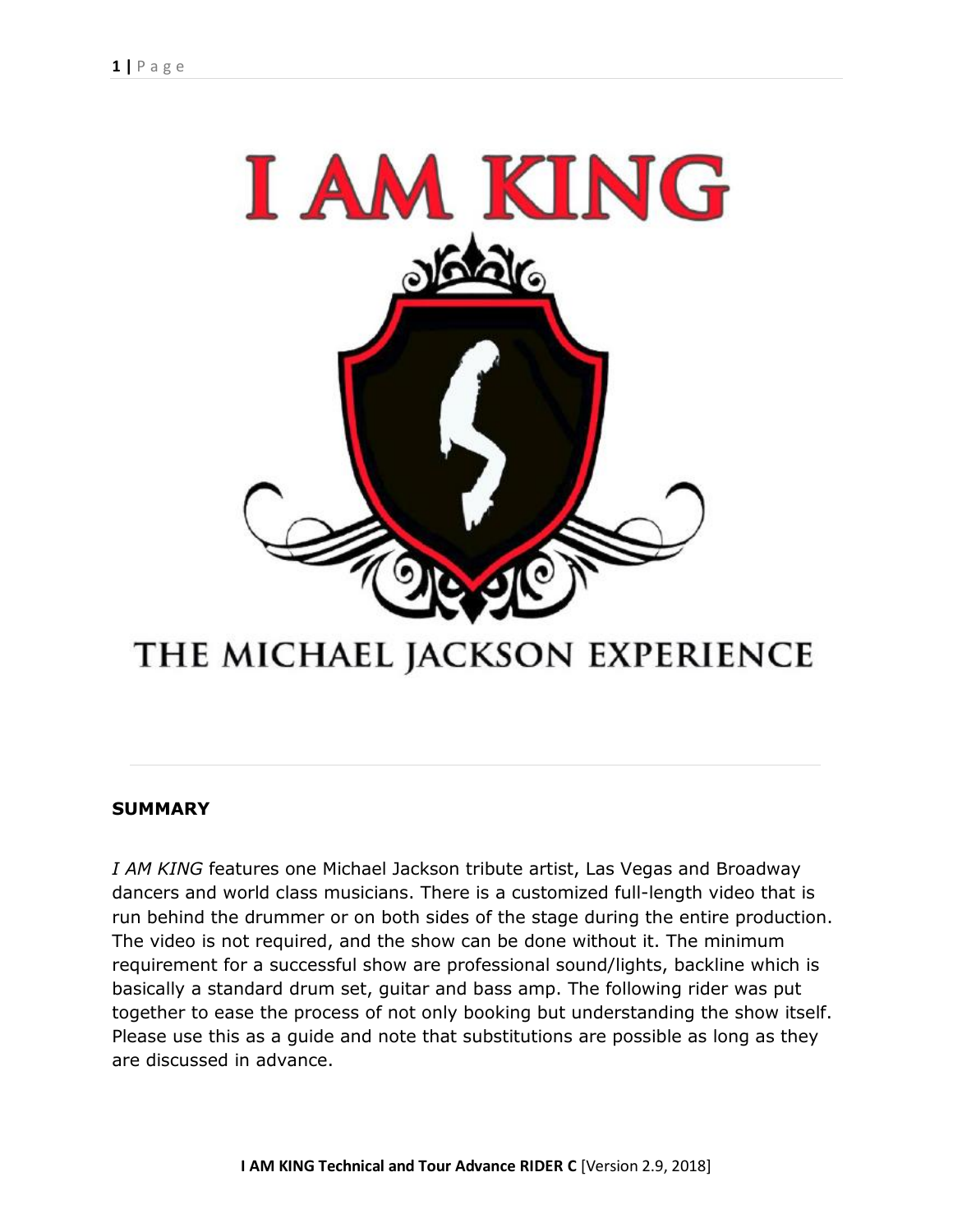## **LIGHTING/VIDEO**

To keep travel costs down, *I AM KING* will not tour with a sound or lighting tech. The company will utilize inhouse lights/technician during all engagements unless otherwise agreed upon.

## **Spotlights:**

Two spotlights with operators are required in most venues. In some cases, one spotlight will suffice.

When available, the Presenter shall provide: 2 Heavy duty hazers 2 Heavy duty foggers

# **Moving Lights are welcome if venue has them in stock along with a proficient programmer and operator.**

**Projection:** Please provide a suitable projector for the venue size and a screen behind the drummer or one screen on each side of the stage. Video feed to be sent via HDMI or VGA cable via computer next to keyboard player. If video capability is not available, please discuss in advance.

## **SOUND**

Presenter shall provide a professional quality sound system along with competent technicians to set up, maintain and operate it. This system must be able to deliver a clear, even, distortion-free sound.

## **AUDIO**

The house sound system will be reinforcing music from CD or laptop computer. The total system must be capable of 30-18,000 HZ with even coverage of all seats at 110dB. This system must be free of noise, hiss or distortion.

## **MONITORS**

Company will provide their own in-ear headphones, but backups especially during are required.

The following may be adjusted:

- O Mix 1 Michael (4 6 Wedges stage front position)
- O Mix 2 Bass (1 Wedge)
- O Mix 3 Guitar (1 Wedge)
- O Mix 4 Drums (**WEDGE-with SUB**)
- O Mix 5 Side Fills
- O Mix 6 For Backing Tracks
- O Mix 7 Off Stage monitor for crew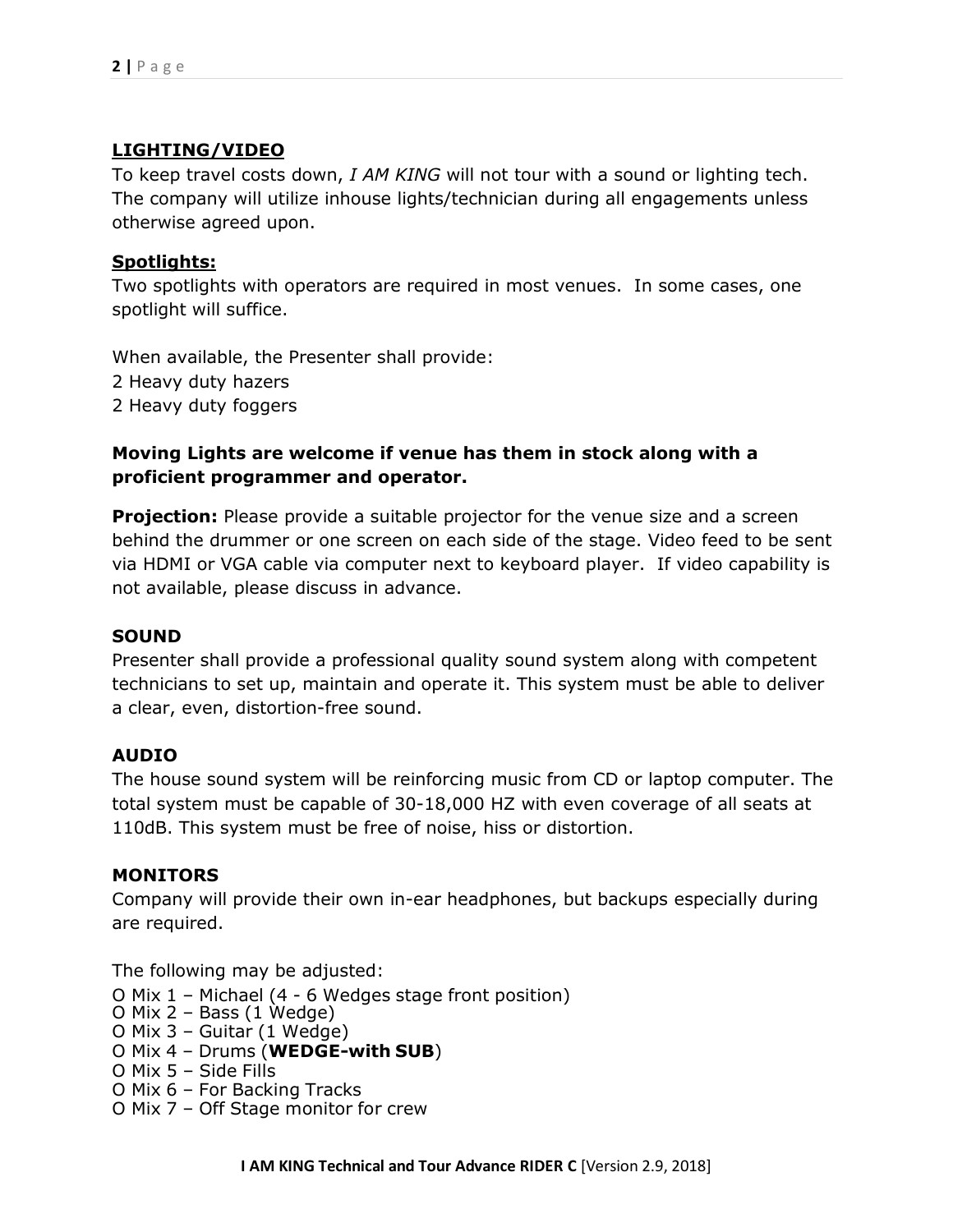## **BACKLINE:**

Substitution is possible but must be discussed and approved during show advance.

## **Drums:**

Drummer is in a plexi-enclosure (when applicable) 6 - Pc. drum kit (standard, DW or equiv.) Consisting of: 22" Kick, 14" Snare, 8" Rack, 10" Rack, 16" Floor, Sabian cymbals: 14" Hi hat, 16" Crash, 17" Crash, 18" Crash, 20" Ride, 10" Splash, Yamaha Thumper Throne or DW9000 pedal. All hardware for OH cymbals, drums, hi-hats. Medium size drum throne if not Thumper Throne

## **Guitar:**

2 - Marshall JCM 900 or 2 - Fender Seville Deluxe with wireless input rig (Sennheiser ew372 G2 or equiv)

## **Bass:**

Two 4 x 10 cabinet (Eden Combo, or equiv with power head) with Eden WT800, with wireless input rig (AKG WMS 450 Guitar System)

#### **Mics:**

(2) Shure beta 87 s or beta 58s wireless handheld with receivers

(1) DPA 4088 wireless headworn with body pack and receiver or, less expensive

Shure WH30 4 or better headworn wireless with body pack and receiver

(3) Prop microphones for the Jackson brothers ("Jackson 5") with stands

(1) Wireless Dynamic microphone at mixing console or TD position FOH (wireless)

## **SCENIC/STAGE**

Presenter shall provide all necessary equipment and materials needed for the staging of the production. The items can include and are not limited to platforms, risers, stairs, etc…

## **The following scenic elements are optional and not required:**

- Four (4) platformed areas with steps. Platformed areas are for the following: Drums/Percussion, Bass, Keyboards and Guitar
- Two (2) industrial fans.
- Portable stripper pole for "Dirty Diana".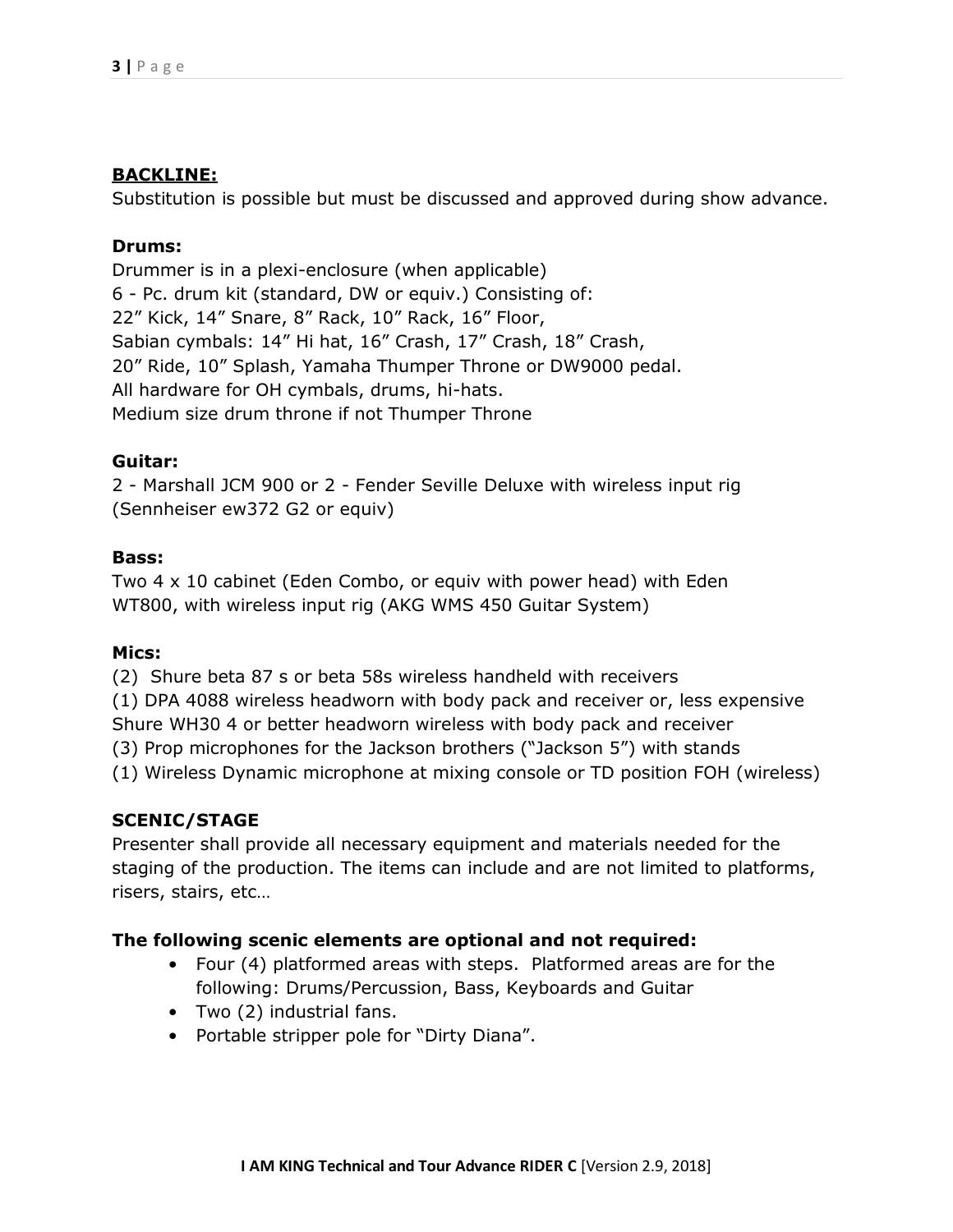## **SCHEDULE**

For load in, set up and focus, the Company requires five (5) hours in the theater, assuming all requirements in this agreement regarding load in and pre-hang are met. The exact schedule will be mutually agreed upon by the Presenter and the Production Technical Director closer to the time of the engagement. From one hour to a half hour before house opens will be reserved for technical issues, requiring full crew support from the venue. Please note: the load in schedule will be determined by show purchased, venue size etc.

## **TECHNICAL CREW**

- 1 Sound Engineer
- 1 Lighting Tech
- 1 Stagehand

Crew size and schedule will be set by mutual arrangement between venue's technical director and company.

## **DRESSING ROOMS**

Venue to provide three dressing rooms – male | female | star. If three dressing rooms are not available, please discuss during advance.

## **MEET & GREET**

OPTIONAL: Please provide an area for fans to take photos with performers following the shows.

## **Accommodations**

The company requires four hotel rooms (1 King and 3/singlesdoubles TBD).

## **Ground Transportation**

The company requires ground transportation – airport-hotel-venue.

## **Hospitality:**

Available at all times in green room and during tech times and rehearsals 2-24 pack case bottled Cold Bottled water 1-24 pack either Gatorade or Vitamin Water 1-24 pack – red bull energy drink 4-32 oz lemon or orange Gatorade Hot soup or broth Coffee, milk, sugar | Hot water, tea, lemon, honey Sandwiches: Chicken Salad, Vegetarian, and turkey Cheese and Fruit Tray with crackers/chips Mixed Garden or Green Salad with vinaigrette dressing